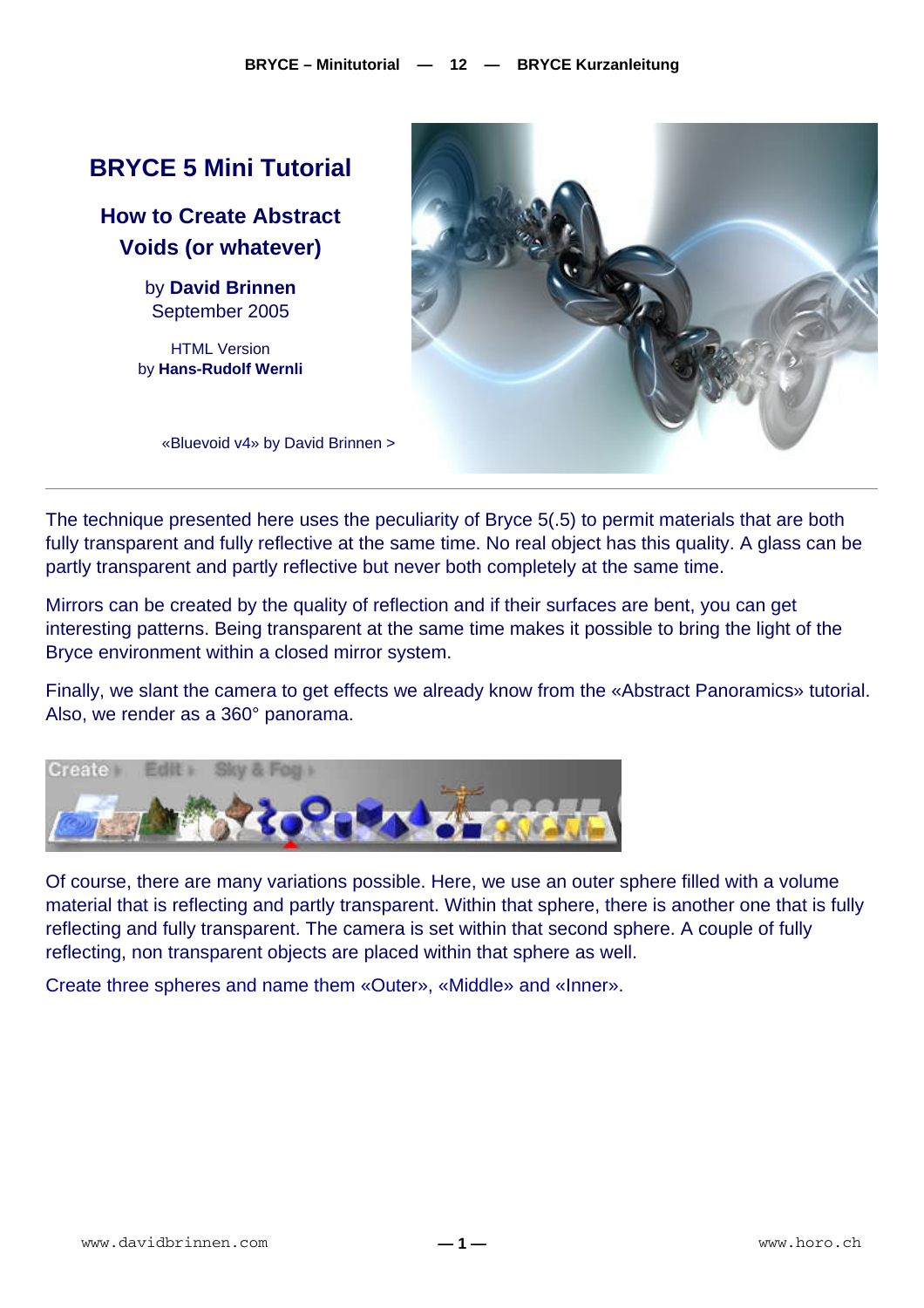#### **BRYCE – Minitutorial — 12 — BRYCE Kurzanleitung**



#### Set the sizes of the spheres as shown above and put them at the positions indicated.

#### Now create two torii (torus, ring) and one cone.

| Object Name                                                                                                                                                                |       | Linking              |       | Animation. | Object Name                                                                                                                                                                              | Linking | Linking<br><b>Animation</b><br>Object Name |       |        |                                                                                                                                                                                |                |                      |          |   |
|----------------------------------------------------------------------------------------------------------------------------------------------------------------------------|-------|----------------------|-------|------------|------------------------------------------------------------------------------------------------------------------------------------------------------------------------------------------|---------|--------------------------------------------|-------|--------|--------------------------------------------------------------------------------------------------------------------------------------------------------------------------------|----------------|----------------------|----------|---|
| TorusNear                                                                                                                                                                  |       |                      |       |            | TorusFar                                                                                                                                                                                 |         |                                            |       |        | Cone                                                                                                                                                                           |                |                      |          |   |
| · Neutral<br>Hidden<br>ab.<br>Positive<br>Lochod<br>Show As Box<br>Negative<br>٨<br>Show Origin Handle<br><i><b>Intersect</b></i><br>Transfer Material of Negative Boolean |       |                      |       |            | <sup>®</sup> Neutral<br>a Hidden<br>J Locked<br>Positive<br>Show As Box<br>Negative:<br>ు<br>Show Origin Handle<br><i><b>Intersect</b></i><br>ت<br>Transfer Material of Negative Bookhan |         |                                            |       |        | ø)<br>Neutral<br>Hidden.<br>a<br>s<br>Locked<br>Positive<br>Show As Box<br>Negative<br>э<br>o<br>Show Origin Handle<br>э<br>Intersect<br>Transfer Material of Negative Boolean |                |                      |          |   |
|                                                                                                                                                                            |       |                      |       |            |                                                                                                                                                                                          |         |                                            |       |        |                                                                                                                                                                                |                |                      |          |   |
|                                                                                                                                                                            |       | Absolute Coordinates |       |            |                                                                                                                                                                                          |         | Absolute Coordinates                       |       |        |                                                                                                                                                                                |                | Absolute Coordinates |          |   |
| Origin                                                                                                                                                                     | $-11$ | 220                  | $-30$ | B          | Origin.                                                                                                                                                                                  | $-19$   | 220                                        | $-27$ | В      | Origin                                                                                                                                                                         | O              | 230                  | $-19$    | в |
|                                                                                                                                                                            | $-11$ | 220                  | $-30$ | в          | Position                                                                                                                                                                                 | $-19.$  | 220                                        | $-27$ | м<br>B | Position                                                                                                                                                                       | $\overline{0}$ | 230                  | $-19$    | а |
| Position<br>Rotate                                                                                                                                                         | $-11$ | 23                   | 5     | o          | Rotate                                                                                                                                                                                   | $-93$   | 5                                          | $-22$ | o      | Rotate                                                                                                                                                                         | $-87$          | $\theta$             | $\bf{0}$ | o |

Set the sizes and positions for the three objects as shown above. Name the objects.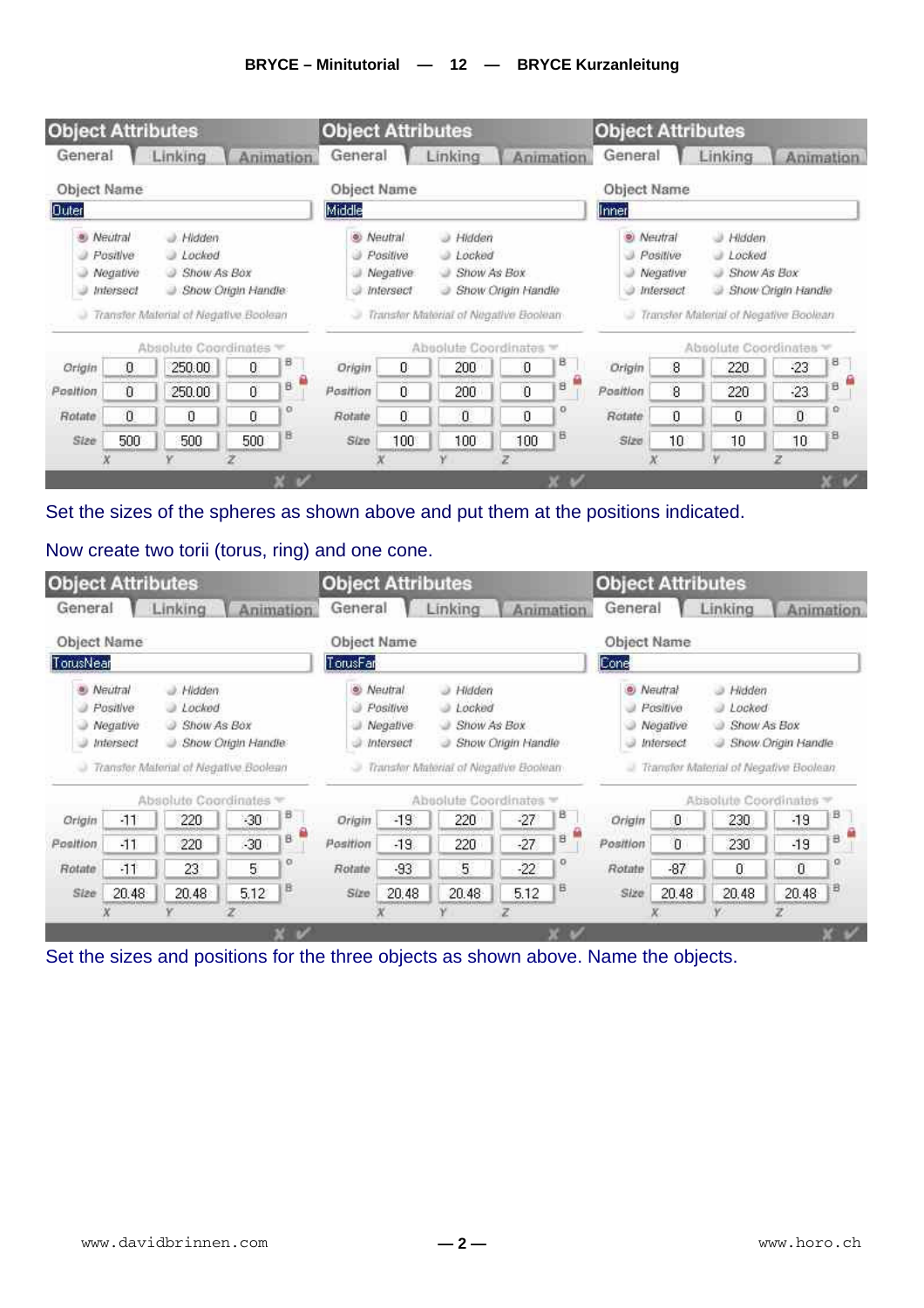

Select the camera and position it as shown at left. The value of FOV (field of view) is of no importance since this scene will be rendered as a panorama. It does have an effect on the small preview picture at top left of the Bryce working window.

Now, the objects get their material strapped on. Select the sphere «Outer», go to the Materials Lab and adjust the material for this sphere as shown below.



Select the sphere «Middle» and assign it the material shown below. If you want it more simple, you can give the «Outer» sphere the same fully transparent and fully reflective material.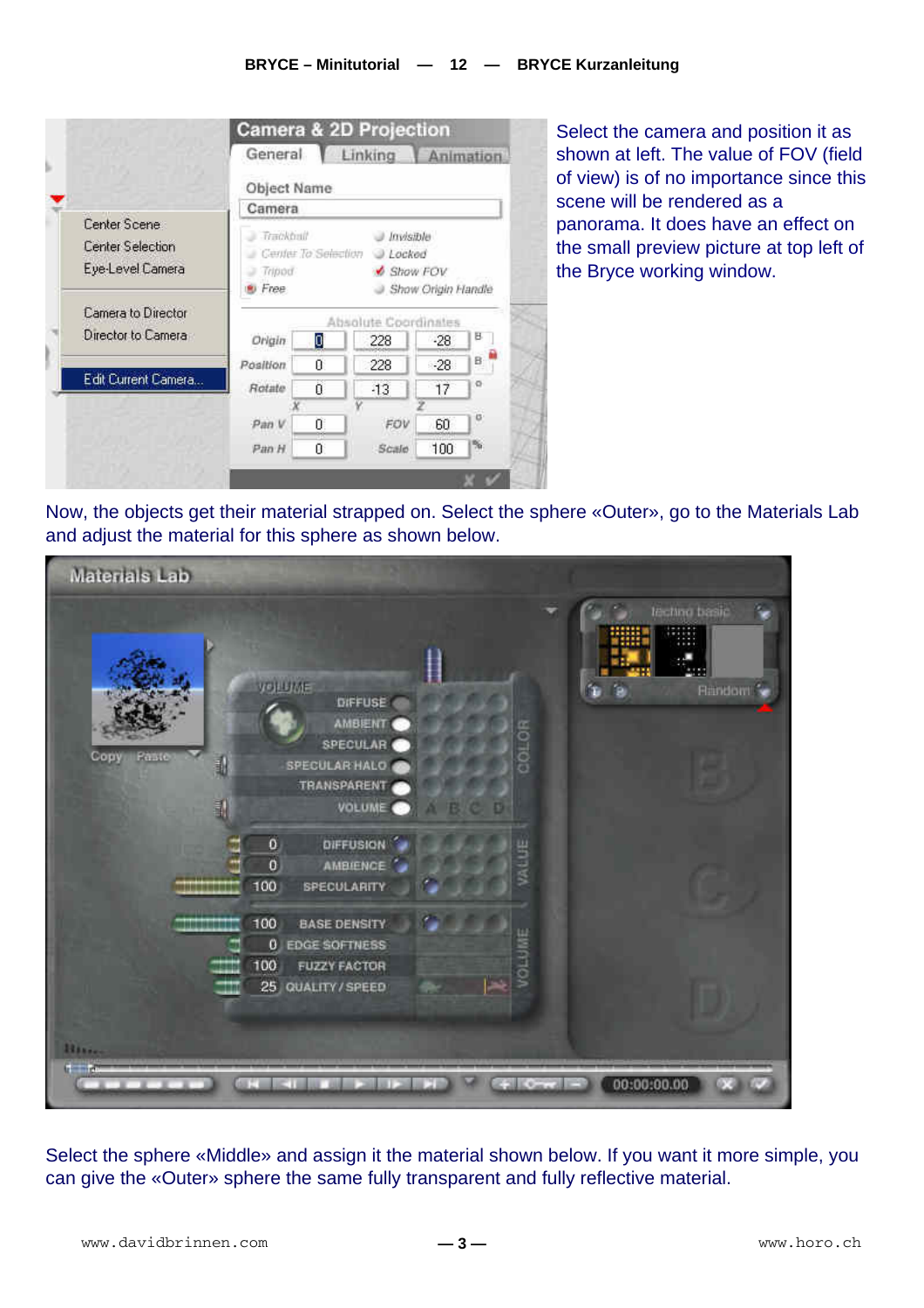

Now, select the remaining objects: the «Inner» sphere, both torii and the cone. These objects all get the same fully reflective, non transparent material that is shown below.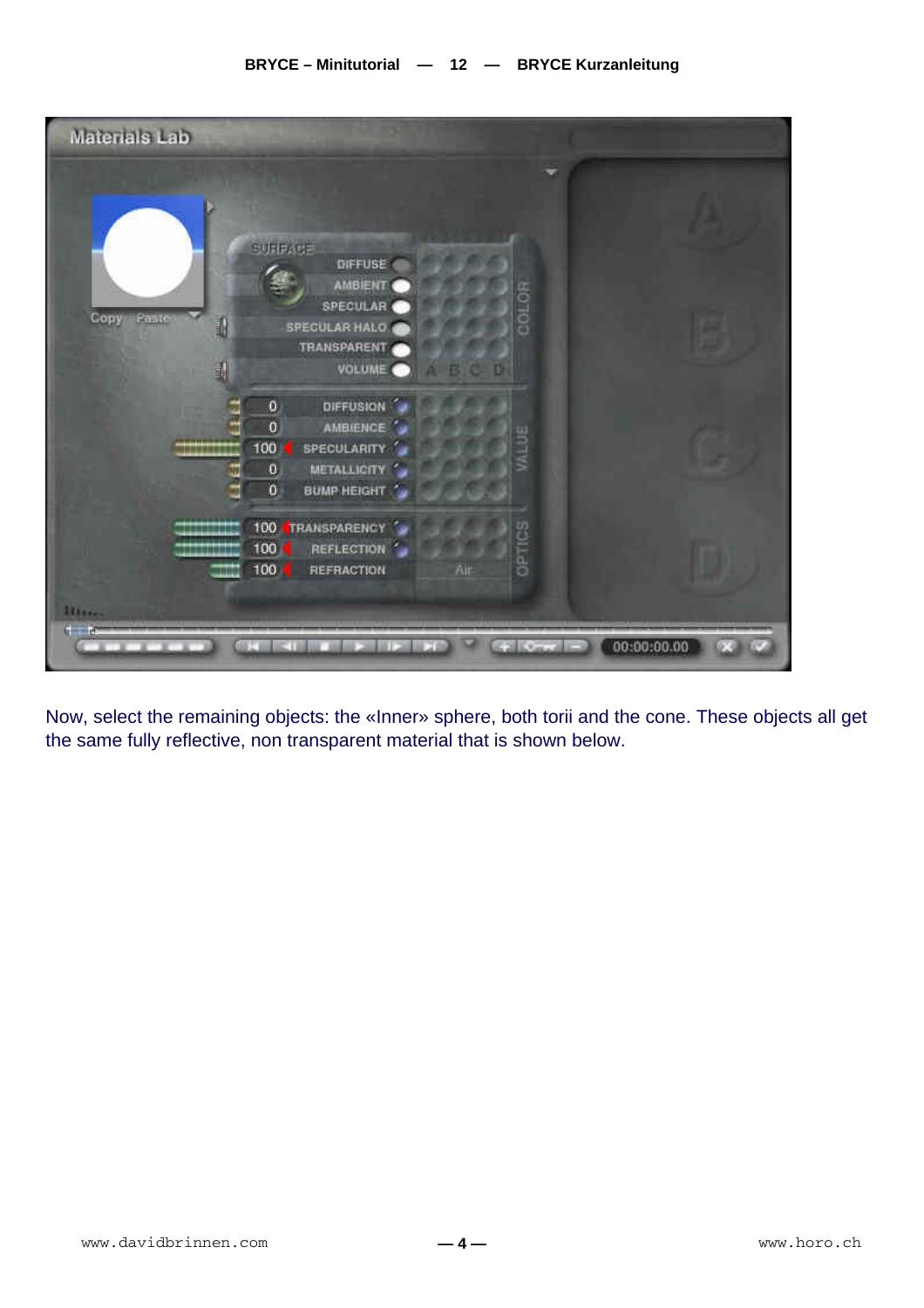|                                            | Materials Lab                                  |                                                                                                       |                                                             |                |                                                                                                                                       |                                                    |                                                                                                    |                          |                  |                                                          |
|--------------------------------------------|------------------------------------------------|-------------------------------------------------------------------------------------------------------|-------------------------------------------------------------|----------------|---------------------------------------------------------------------------------------------------------------------------------------|----------------------------------------------------|----------------------------------------------------------------------------------------------------|--------------------------|------------------|----------------------------------------------------------|
|                                            | Copy<br>Paste                                  | E.<br>E.                                                                                              |                                                             | <b>SURFACE</b> | DIFFUSE<br><b>AMBIENT</b><br><b>SPECULAR</b><br>SPECULAR HALO<br>TRANSPARENT<br>VOLUME O                                              |                                                    |                                                                                                    |                          |                  |                                                          |
|                                            |                                                | ,,,,,,,,,,,,<br>*******<br>,,,,,,,,                                                                   | ٥<br>$\bf{0}$<br>100<br>o<br>100<br>100 <sub>1</sub><br>100 |                | DIFFUSION<br><b>AMBIENCE</b><br><b>SPECULARITY</b><br>METALLIGITY<br>BUMP HEIGHT<br><b>O TRANSPARENCY</b><br>REFLECTION<br>REFRACTION |                                                    | Ait.                                                                                               | o                        |                  |                                                          |
| <b>Hitting</b><br><b>Object Attributes</b> | <b>The Company's Company</b>                   |                                                                                                       |                                                             | <b>KEISTER</b> | <b>Object Attributes</b>                                                                                                              |                                                    |                                                                                                    | <b>Call County Lines</b> |                  | 00:00:00.00<br><b>Create two simple Radial Lights</b>    |
| General                                    |                                                | Linking                                                                                               | Animation.                                                  |                | General                                                                                                                               |                                                    | Linking                                                                                            |                          | <b>Animation</b> | and place them to their<br>respective positions as shown |
| Object Name                                |                                                |                                                                                                       |                                                             |                | Object Name                                                                                                                           |                                                    |                                                                                                    |                          |                  | at left. Name them as «Inner»                            |
| Inner                                      |                                                |                                                                                                       |                                                             |                | <b>Quter</b>                                                                                                                          |                                                    |                                                                                                    |                          |                  | and «Outer».                                             |
|                                            | · Neutral<br>Positive<br>Negative<br>Intersect | J. Hidden<br>$J$ Locked<br>Show As Box<br>Show Origin Handle<br>Transfer Material of Negative Boolean |                                                             |                |                                                                                                                                       | · Neutral<br>Positive<br>J Negative<br>a Intersect | Hidden<br>@ Locked<br>Show As Box<br>Show Origin Handie<br>- Transfer Material of Negative Boolean |                          |                  |                                                          |
|                                            |                                                | Absolute Coordinates                                                                                  |                                                             |                |                                                                                                                                       |                                                    | Absolute Coordinates                                                                               |                          |                  |                                                          |
| Origin                                     | O                                              | 195                                                                                                   | $\theta$                                                    | B.             | Origin                                                                                                                                | O                                                  | 195                                                                                                | $-180$                   | ₿                |                                                          |
| Position                                   | $\mathbf 0$                                    | 195                                                                                                   | Ü.                                                          | ۹<br>B.        | Position                                                                                                                              | $\mathbf 0$                                        | 195                                                                                                | $-180$                   | a <sup>A</sup>   |                                                          |
| Rotate                                     | $\boldsymbol{0}$                               | 0                                                                                                     | Ū.                                                          | ø              | Rotate                                                                                                                                | $\boldsymbol{0}$                                   | 0                                                                                                  | 0                        | o                |                                                          |
| Size                                       | 20.48                                          | 20.48                                                                                                 | 20.48                                                       | B              | Size                                                                                                                                  | 20.48                                              | 20.48                                                                                              | 20.48                    | B                |                                                          |

Bryce has a capability, nature hasn't, but J.R.R Tolkien had described as Unlight in the Silmaril (Shelob in The Lord of the Rings was a descendant). We speak about negative light. Negative light sucks the light out of its environment and the shadows it casts are not dark, but bright. This effect will be employed here. Select first one Radial Light, then the other one and go into the Light Lab.

Ÿ

 $\overline{z}$ 

Ÿ

ż

 $\chi$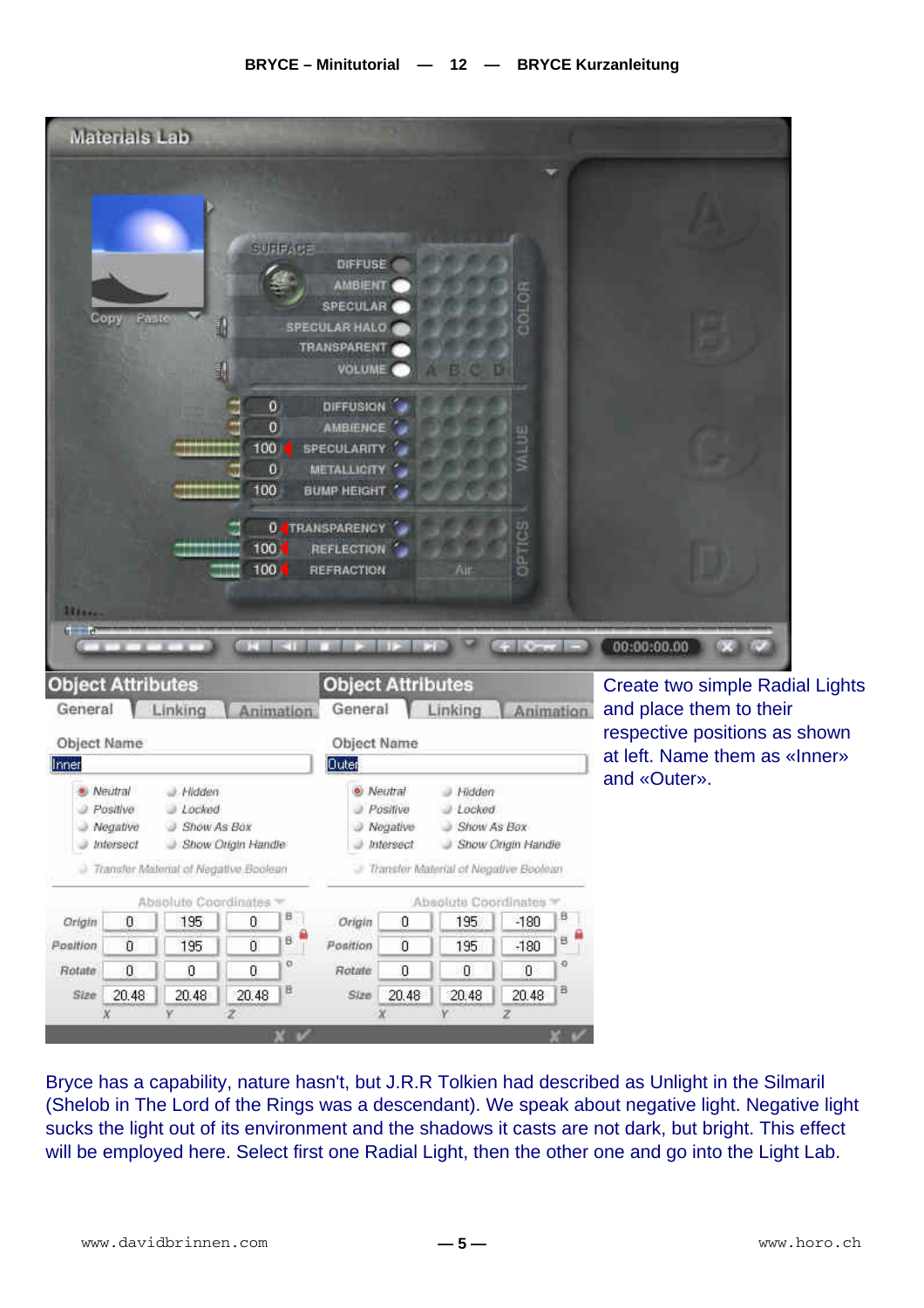

At left (blue) are the values for the Radial Light «Inner» while the right part (red) shows them for the light «Outer».

The only light we have is inverse light, i.e. darkness. We have transparent spheres within which the camera is set. We need to adjust the sky. The majority of the colours are dependent upon the settings chosen for sky and atmosphere



Adjust the general settings of the sky and ambient light approximately as shown above.

Open the Sky Lab and adjust the values for Sun & Moon, Cloud Cover and Atmosphere as the following three pictures show.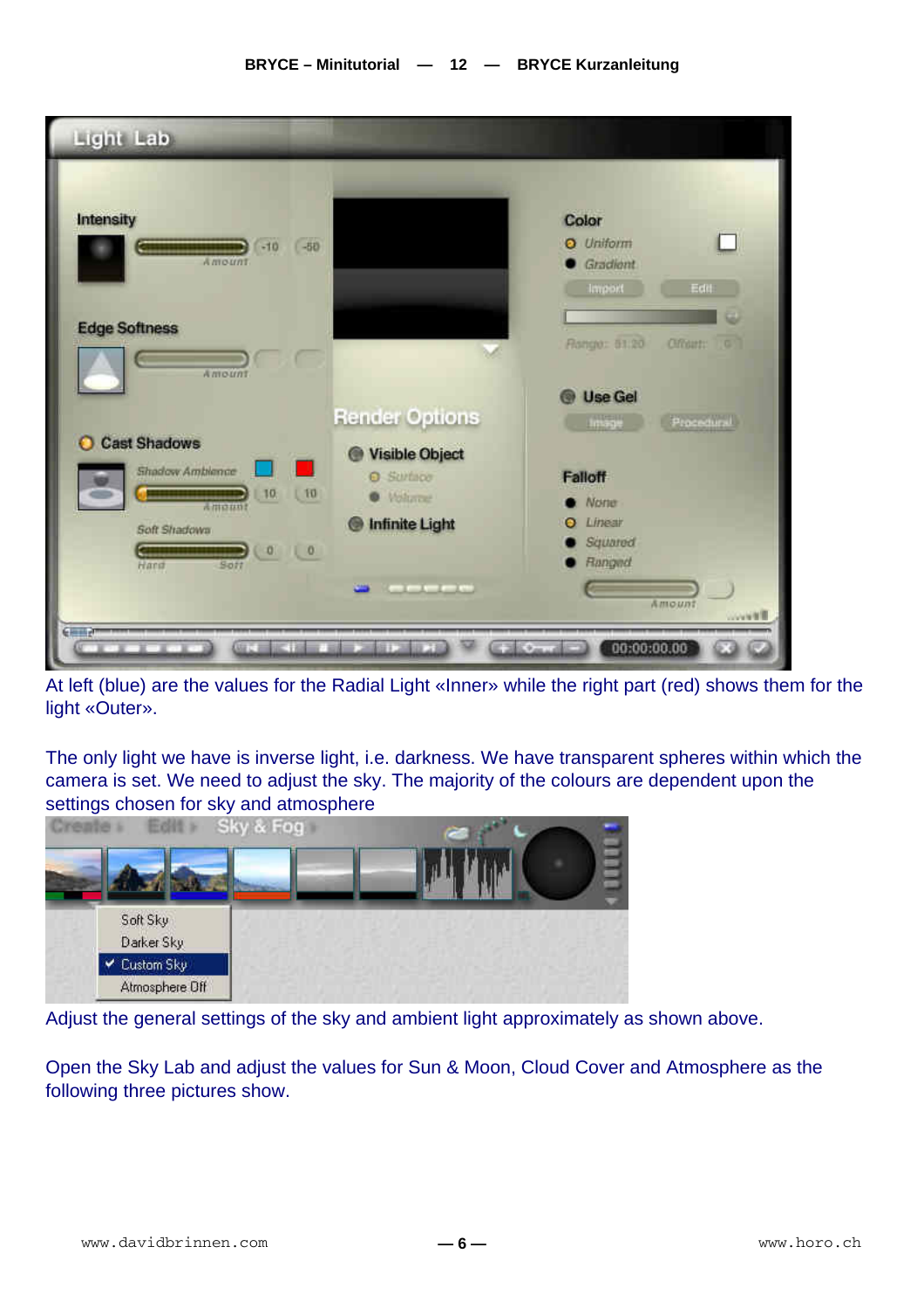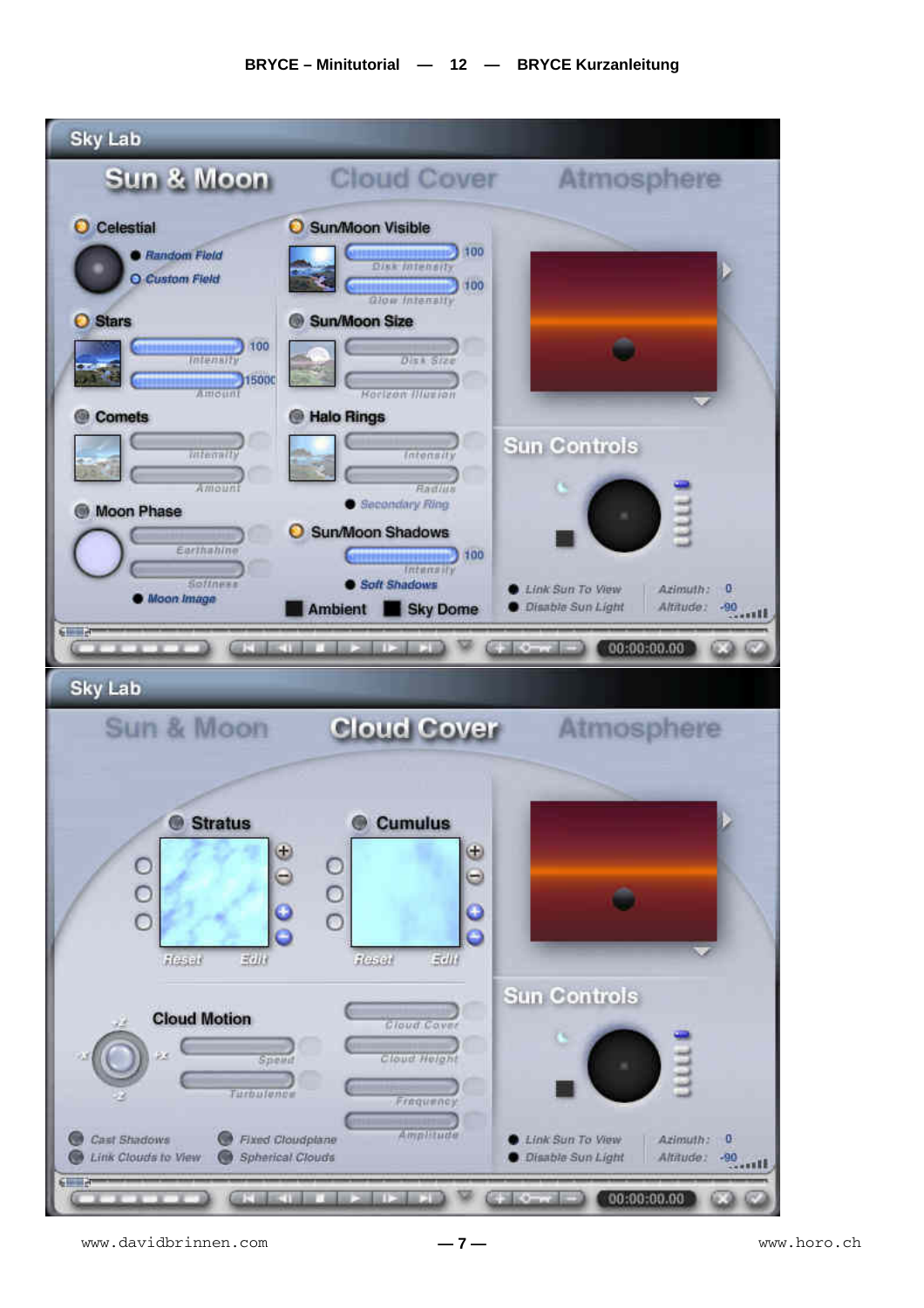#### **BRYCE – Minitutorial — 12 — BRYCE Kurzanleitung**



### We are soon done. We still have to define the render options.

#### **Render Options** Quality Mode General Projection & Masking  $\bullet$  Full Render **2** Perspective Projection Default (No AntiAliasing) Preview Render · 360 Panorama Projection <sup>9</sup> Regular (Normal AntiAliasing) Super (Fine Art AntiAllasing) Render With Textures - No Mask Premium (Effect AntiAllasing) Chied Mask - Distance Mask Optimizations Rays per pixel  $\mathbb{R}$ Aithide Mask J for Clustered Scenes (BSP) tor Unitorm Scenes (Grid) Premium Effects Soft Shadows Optics **Minimal Blury Reflections A** Reflections · Normal **Blury Transmissions**  $\angle$  Transmissions Aggressive True Ambience Betractions Depth of Field Shadows Lens Radias 0.10 Post-Processing Maximum Ray Depth  $\overline{0}$ Focal Longth 153.60 Gamma Correction Total Internal Reflection (TIR) 6 48-bit Diffrema Maximum TIR Depth  $6$ Set To Current Sainction

Be sure the 360° Panorama Projection is marked. Set TIR to 6 (total internal reflection) to limit the number of reflections the renderer has to follow within a partly transparent and partly reflecting body. Maximum Ray Depth determines, how many times a ray is reflected between two opposing mirrors. The value 0 is a joke, you might think. Right! Perhaps, you start with a value of 3. Further down, it will be shown how result and render time are influenced by this value.

www.davidbrinnen.com **— 8 —** www.horo.ch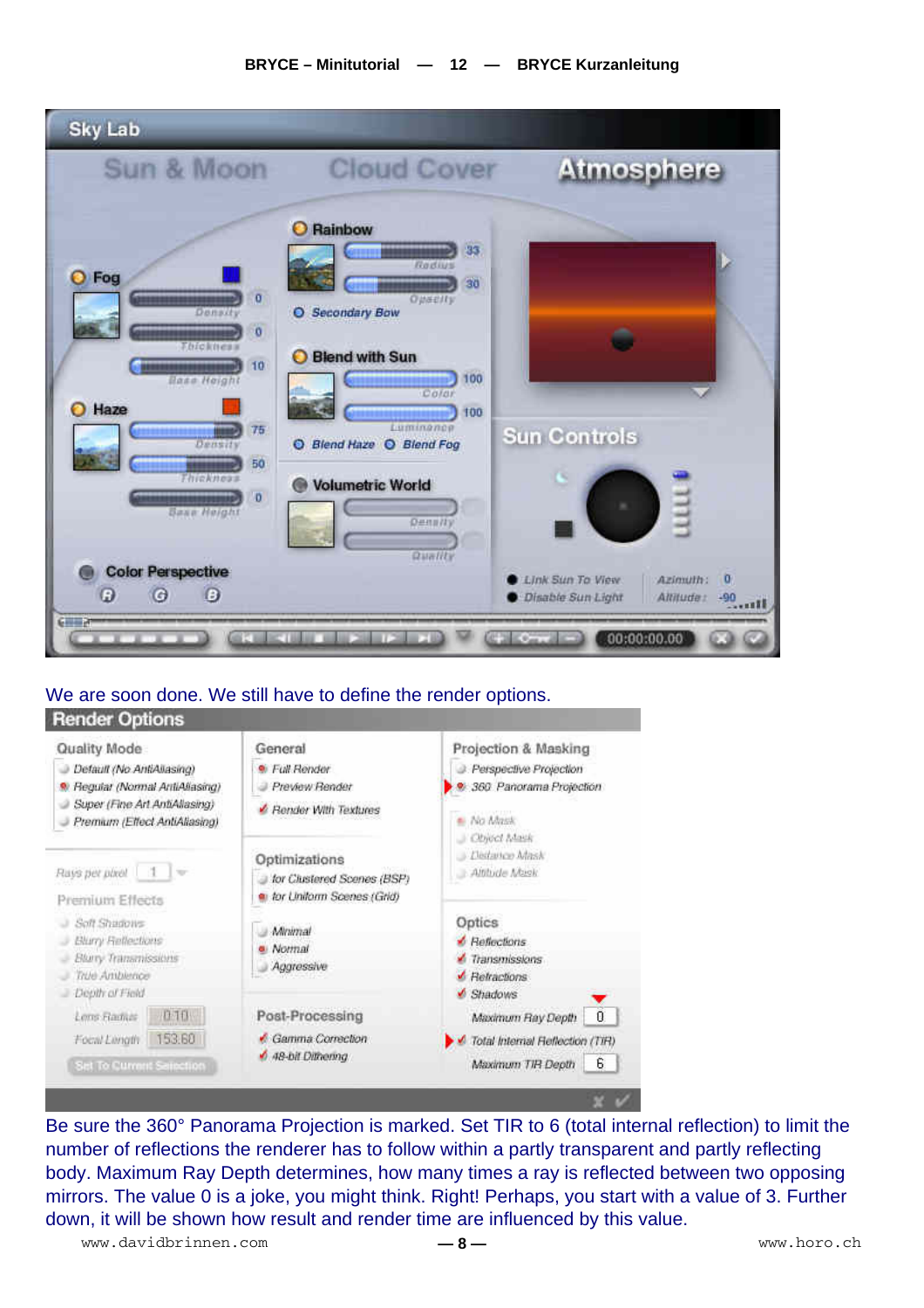

Here it is shown how it can be verifyed that the 360 Panoramic Projection option is selected.

The preview does not change when the 360° Panorama Projection is selected. Neither does it change when the value for the Maximum Ray Depth is altered! The ray depth for the preview is set by the program.

## **Different renders — Take your choice**

The following 10 renders of the same source file show the Maximum Ray Depth employed and the render time in seconds for a small 540 x 405 picture. The bent orange line is the horizon.



Ray depth  $= 0$ , Time to render  $= 30$  seconds Ray depth  $= 1$ , Time to render  $= 108$  seconds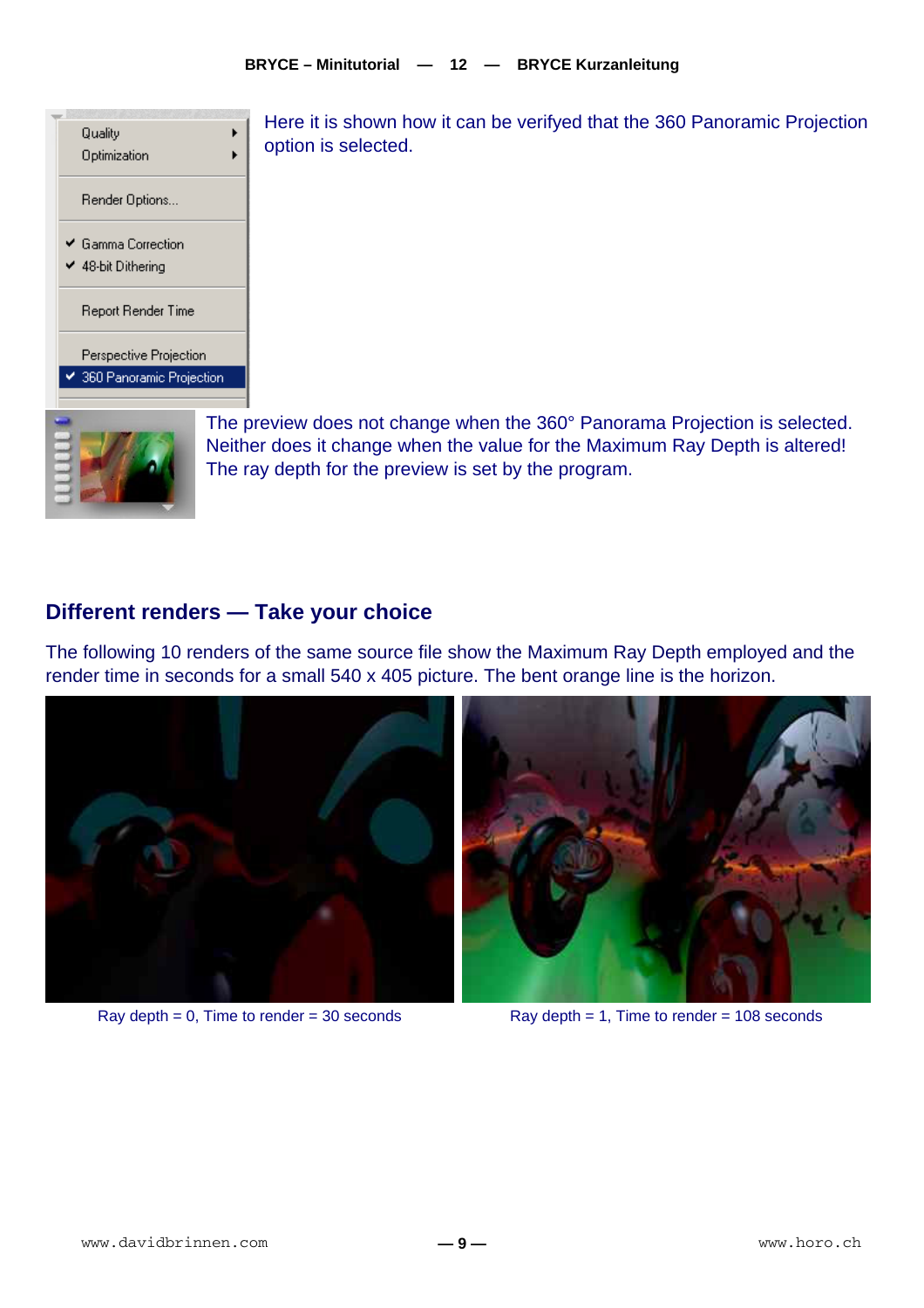



Ray depth  $= 2$ , Time to render  $= 235$  seconds Ray depth  $= 3$ , Time to render  $= 412$  seconds



Ray depth  $= 4$ , Time to render  $= 580$  seconds Ray depth  $= 5$ , Time to render  $= 858$  seconds





Ray depth =  $6$ , Time to render = 1171 seconds Ray depth =  $7$ , Time to render = 1406 seconds

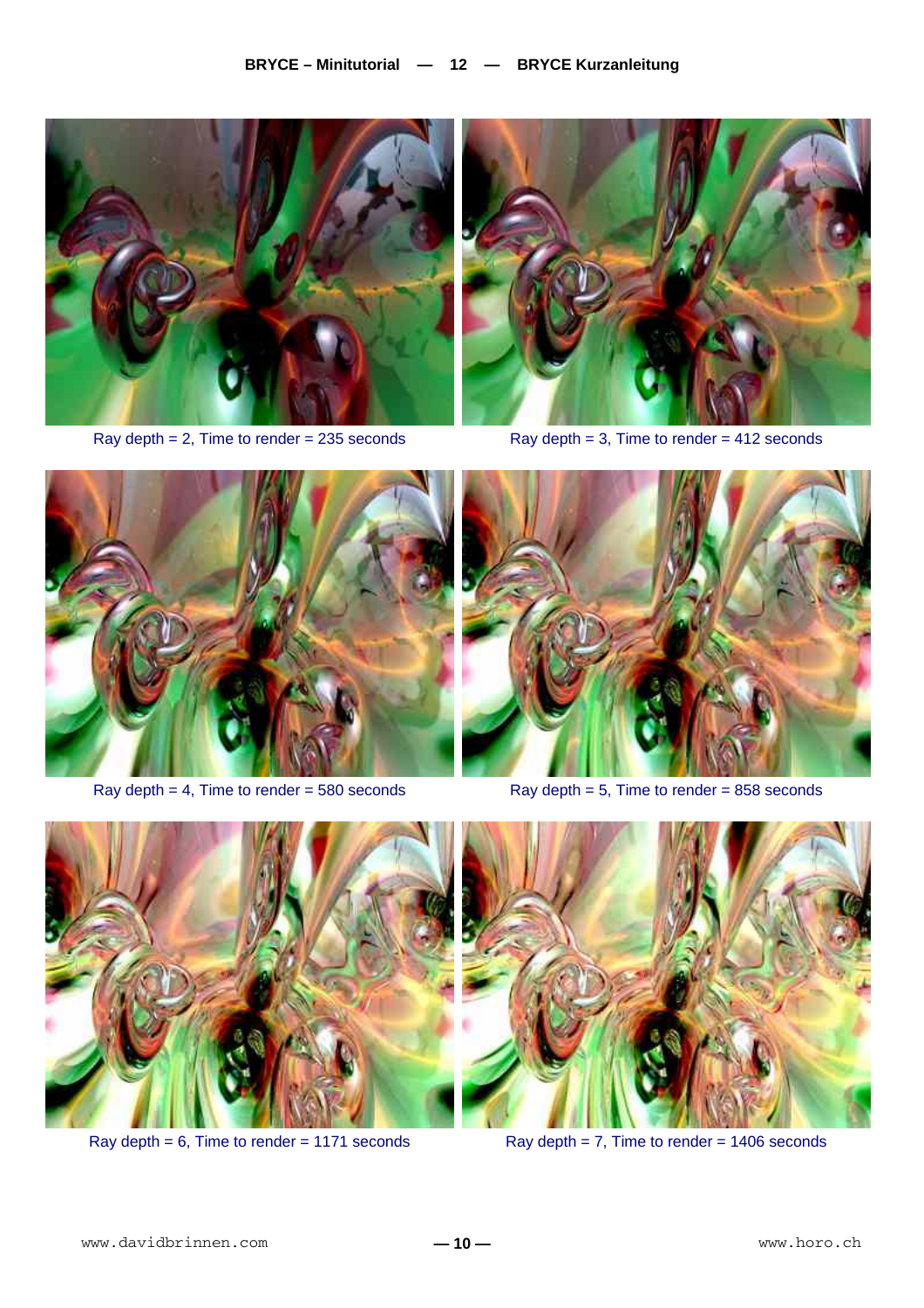

Ray depth  $= 8$ , Time to render  $= 1670$  seconds Ray depth  $= 9$ , Time to render  $= 1689$  seconds

## **More Possibilities**

The material for the fully reflecting, non transparent objects could be Fuzzy. The result will be different and the time to render about double. It is worth the while to experiment with this in any case.

| Materials Lab                      |                                                                                                                                                                                                                                                                | Material Options                                                                                                                                                                                       |
|------------------------------------|----------------------------------------------------------------------------------------------------------------------------------------------------------------------------------------------------------------------------------------------------------------|--------------------------------------------------------------------------------------------------------------------------------------------------------------------------------------------------------|
| Copy<br>Paste<br>訃<br>F<br>,,,,,,, | <b>SUPPAGE</b><br><b>DIFFUSE</b><br>AMBIENT<br>2010F<br>SPECULAR<br><b>SPECULAR HALO</b><br>TRANSPARENT<br>VOLUME O<br>ö<br>DIFFUSION<br>$\mathbf 0$<br><b>AMBIENCE</b><br>WILBE<br>100<br><b>SPECULARITY</b><br>METALLIGITY<br>0<br>100<br><b>BUMP HEIGHT</b> | Normal<br><b>Blend Transparency</b><br>✔ Fuzzy<br>Light<br><b>Additive</b><br>Cast Shadows<br>← Receive Shadows<br>Self Shadows<br>Distance Blur<br>Volume Blend - Altitude<br>Volume Blend - Distance |
| man<br>History<br><b>Common</b>    | <b>0 TRANSPARENCY</b><br><b>OPTICS</b><br>100 <sub>1</sub><br><b>REFLECTION</b><br>100<br>REFRACTION<br>ÄΙ.<br>Cours                                                                                                                                           | 00:00:00.00                                                                                                                                                                                            |

Select the sphere «Inner», both torii and the conus again and open the Materials Lab. Click on the small grey arrow above, next to the material channels to open the options menu. Select Fuzzy instead of Normal.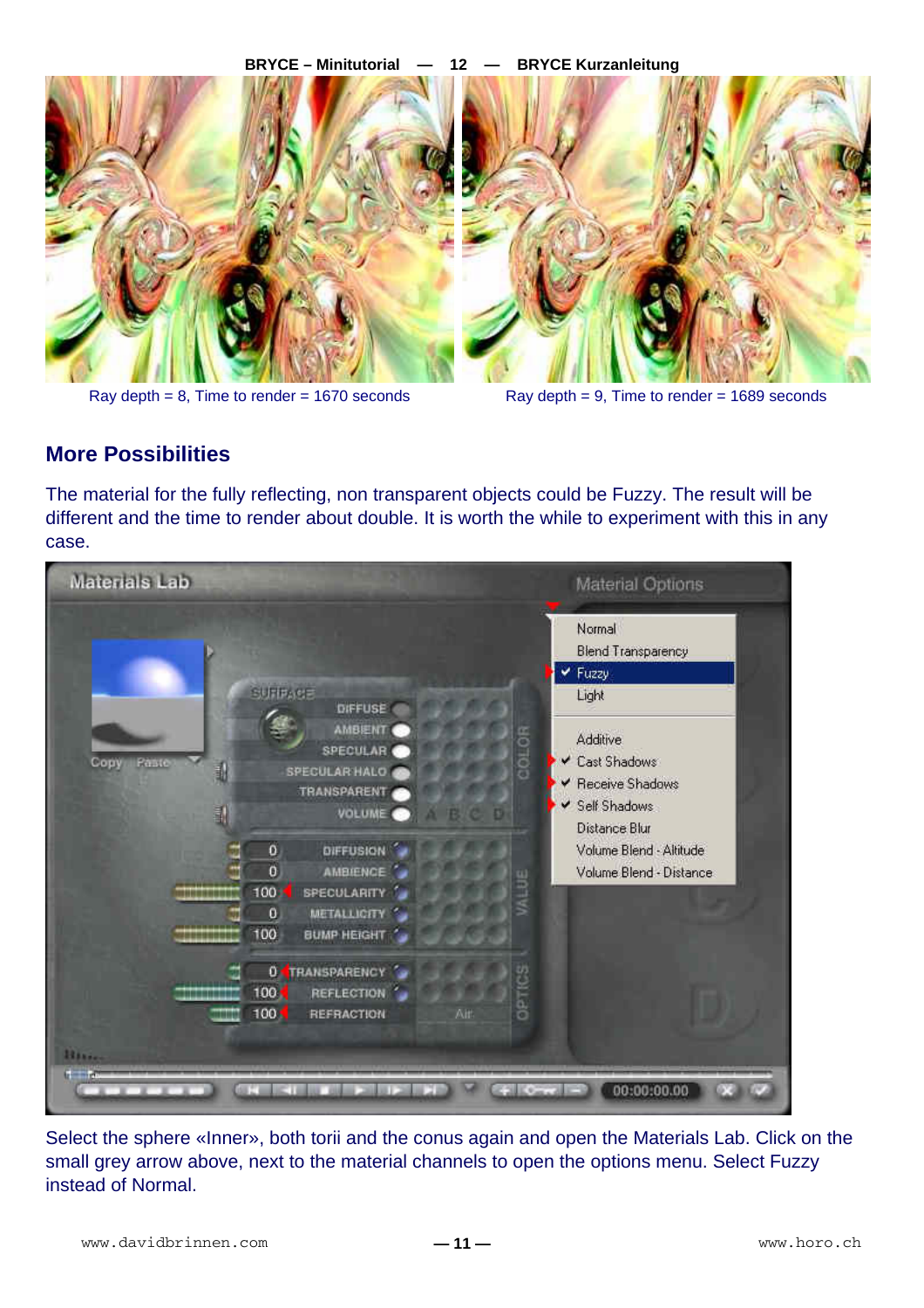If you whish, you may de-select Cast Shadows, Receive Shadows and Self Shadows (usually selected). De-selecting these three options speeds up the render time by approximately 14%. For the kind of scenes discussed here, not much changement is visible.

The following series of pictures will show the difference. Mind you, nothing was changed in the setup.



Ray depth  $= 1$ , Normal, not Fuzzy (as above) Ray depth  $= 1$ , Fuzzy, Shadows enabled





Ray depth = 1, Normal, not Fuzzy (as above) Ray depth = 1, Fuzzy, Shadows disabled

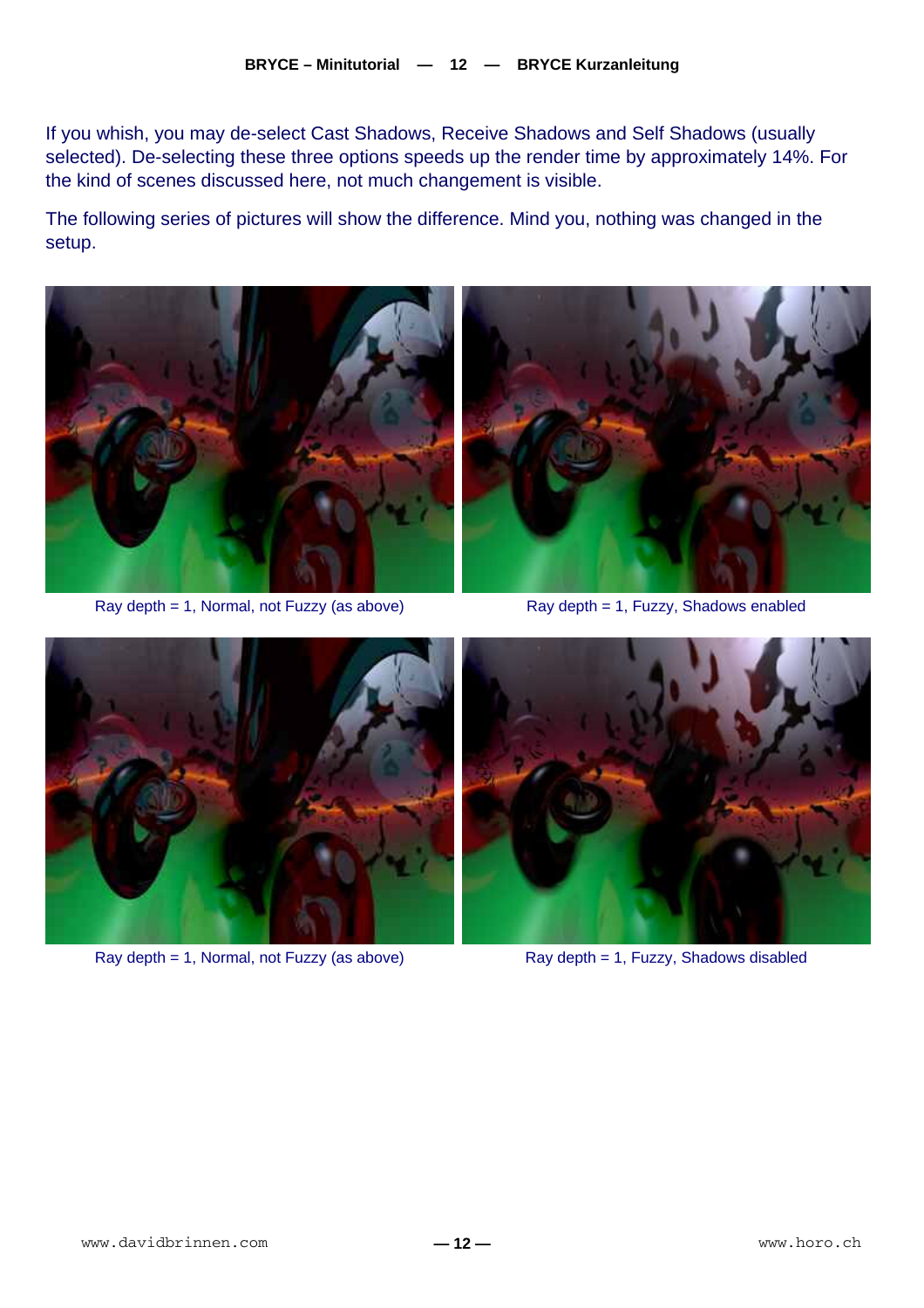

Ray depth = 3, Normal, not Fuzzy (as above) Ray depth = 3, Fuzzy, Shadows enabled





Ray depth = 3, Normal, not Fuzzy (as above) Ray depth = 3, Fuzzy, Shadows disabled





Ray depth = 5, Normal, not Fuzzy (as above) Ray depth = 5, Fuzzy, Shadows disabled